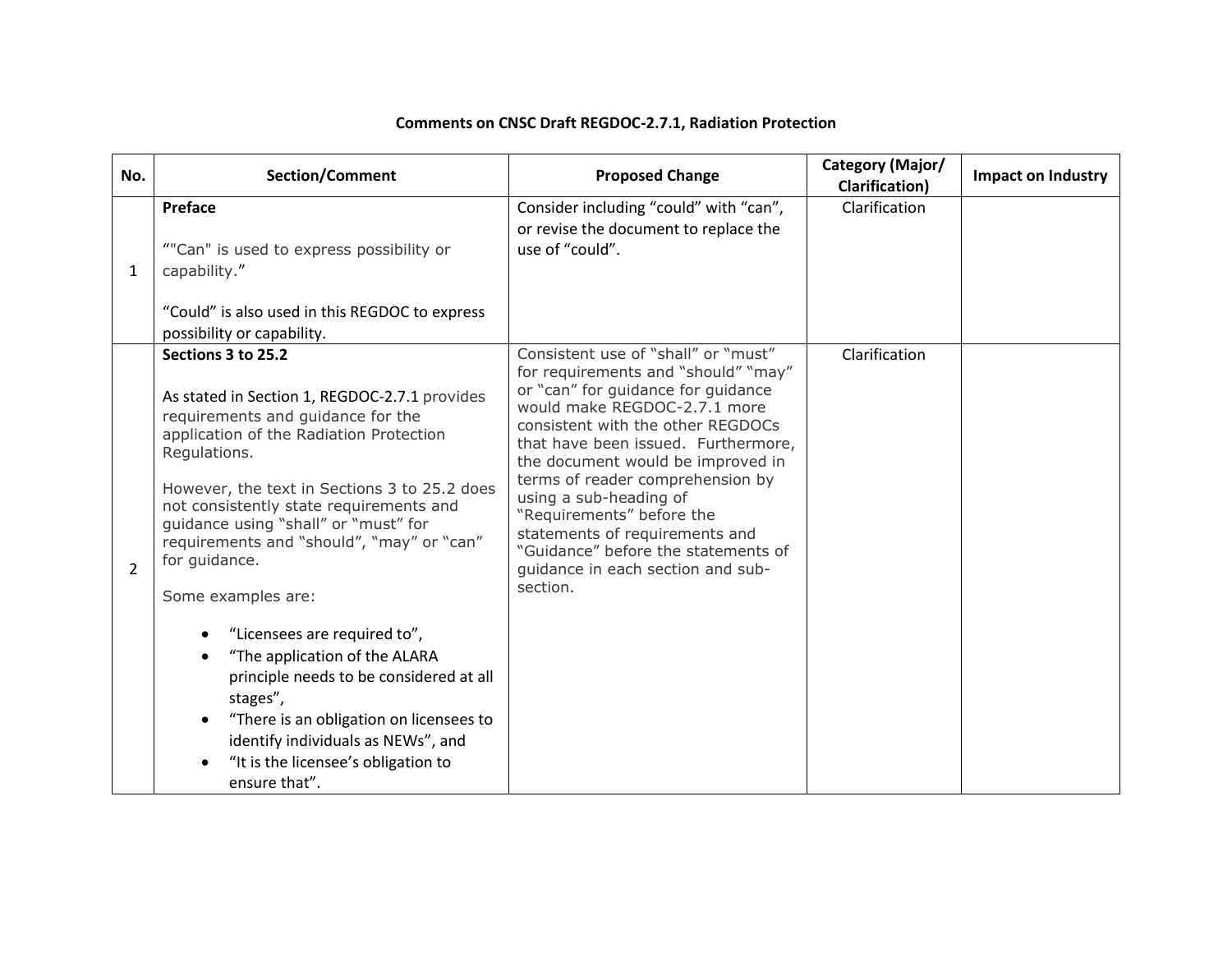| No. | Section/Comment                                                                                                                                                                                                                                                                                                                                                                                                                                                     | <b>Proposed Change</b>                                                                                                                                                                         | Category (Major/<br><b>Clarification</b> ) | <b>Impact on Industry</b>                                                                                                                                   |
|-----|---------------------------------------------------------------------------------------------------------------------------------------------------------------------------------------------------------------------------------------------------------------------------------------------------------------------------------------------------------------------------------------------------------------------------------------------------------------------|------------------------------------------------------------------------------------------------------------------------------------------------------------------------------------------------|--------------------------------------------|-------------------------------------------------------------------------------------------------------------------------------------------------------------|
| 3   | 2. Interpretation and Application of the<br><b>Radiation Protection Regulations</b><br>"doses to caregivers be kept as low as<br>reasonably achievable (ALARA)"<br>The proper definition of ALARA is "as low as is<br>reasonably achievable, social and economic<br>factors being taken into account". Using this<br>definition of ALARA means that it will not be<br>necessary to add phrases after ALARA, for<br>example in Section 4 "taking into account social | Change to:<br>"doses to caregivers be kept as low as<br>reasonably achievable, social and<br>economic factors being taken into<br>account (ALARA)"                                             | Clarification                              |                                                                                                                                                             |
| 4   | and economic factors".<br>4. Radiation Protection Program<br>"Implementation of the ALARA principle should<br>be integrated into all aspects of the radiation<br>protection program "<br>Paragraph 4(a) of the Radiation Protection<br>Regulations states ALARA as a requirement for<br>the licensee's radiation protection program.                                                                                                                                | Change to<br>"Implementation of the ALARA principle<br>shall be integrated into all aspects of<br>the radiation protection program "                                                           | Major                                      | REGDOC-2.7.1 must<br>be clear that<br>implementation of<br>ALARA is a<br>regulatory<br>requirement for an<br>acceptable<br>radiation protection<br>program. |
| 5   | 4. Radiation Protection Program<br>"Additionally, performance targets may be set<br>to monitor the effectiveness of ALARA<br>measures, and additional information on this<br>topic may be found in subsection 4.1.5."<br>Since the additional information is provided in<br>subsection 4.1.5, the above cited sentence<br>should state "is", rather than "may be".                                                                                                  | Change to<br>"Additionally, performance targets may<br>be set to monitor the effectiveness of<br>ALARA measures, and additional<br>information on this topic is found in<br>subsection 4.1.5." | Clarification                              |                                                                                                                                                             |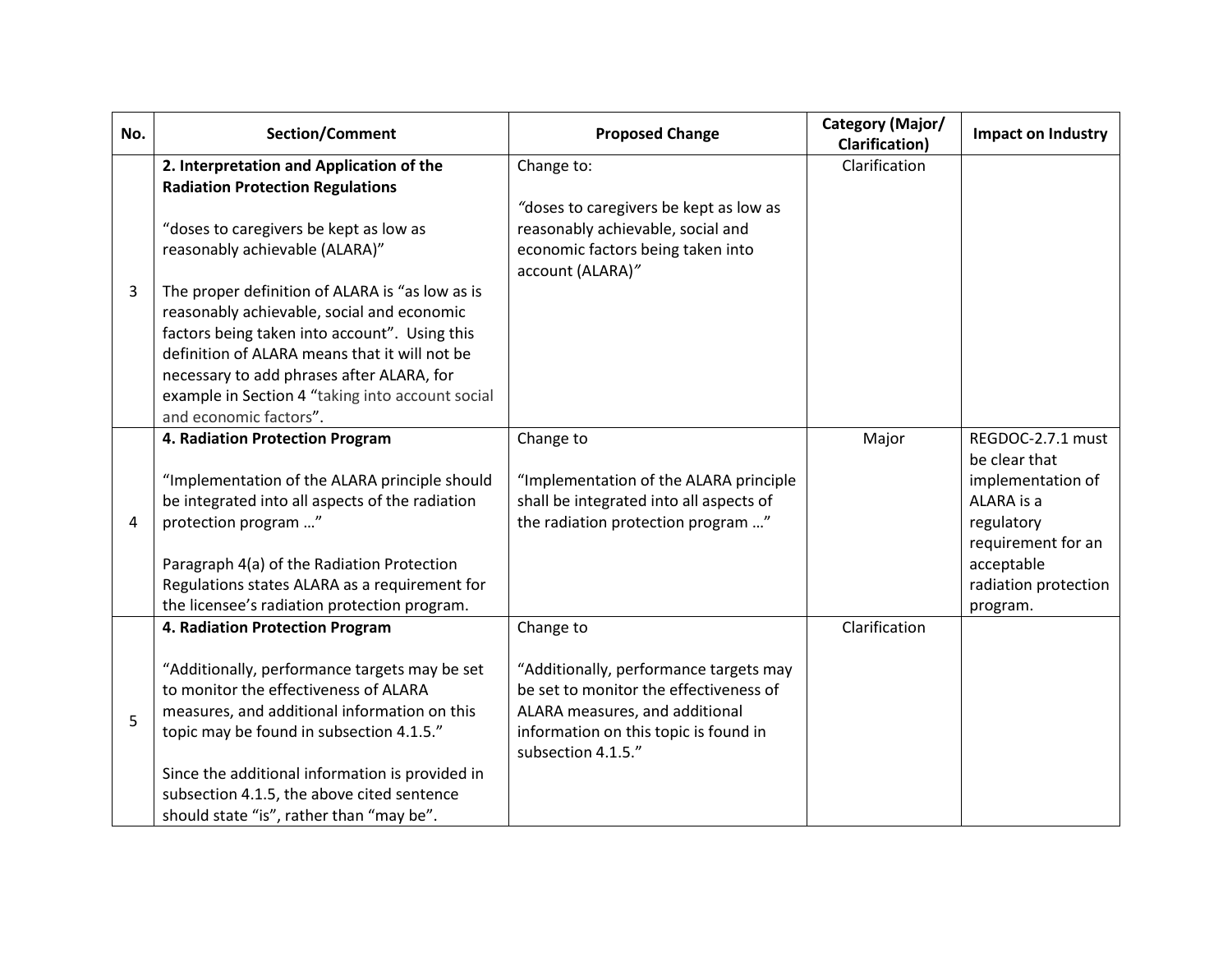|   | 4. Radiation Protection Program                                                                                                                                                                                                                                                                                                                                                                                                                                                                                                                                                                                                                                                                                                                                                                                                                                                                                                                                                                                                                                                                                                                                                                                               | Change to                                                                                                                                                                                                                                                                                                                                                                                                                                                                                                                                                                                                                                                                                                  | Major | The items of a                                                                                                                                                                                                                     |
|---|-------------------------------------------------------------------------------------------------------------------------------------------------------------------------------------------------------------------------------------------------------------------------------------------------------------------------------------------------------------------------------------------------------------------------------------------------------------------------------------------------------------------------------------------------------------------------------------------------------------------------------------------------------------------------------------------------------------------------------------------------------------------------------------------------------------------------------------------------------------------------------------------------------------------------------------------------------------------------------------------------------------------------------------------------------------------------------------------------------------------------------------------------------------------------------------------------------------------------------|------------------------------------------------------------------------------------------------------------------------------------------------------------------------------------------------------------------------------------------------------------------------------------------------------------------------------------------------------------------------------------------------------------------------------------------------------------------------------------------------------------------------------------------------------------------------------------------------------------------------------------------------------------------------------------------------------------|-------|------------------------------------------------------------------------------------------------------------------------------------------------------------------------------------------------------------------------------------|
| 6 | "The basic structure of a radiation protection<br>program should include the policies and<br>procedures for key elements of the radiation<br>protection framework, including:<br>application of the ALARA principle (see<br>subsection 4.1)<br>management control over work<br>practices (see subsection 4.2)<br>personnel qualification and training (see<br>subsection 4.3)<br>control of occupational and public<br>exposure to radiation (see subsection<br>4.4)<br>planning for unusual situations (see<br>subsection 4.5)<br>ascertaining the quantity and<br>concentration of any nuclear substance<br>released as a result of the licensed<br>activity (see subsection 4.6)"<br>The above cited paragraph uses "should" to<br>indicate guidance; however, the bullet points<br>are requirements from paragraph 4(a) (i), (ii),<br>(iii), (iv) and 4(b) of the Radiation Protection<br>Regulations. Hence these bullet points need to<br>be stated as regulatory requirements.<br>Also, the above cited paragraph does not<br>explicitly identify that an effective radiation<br>protection program uses a graded approach<br>commensurate with the magnitude of the<br>radiological hazard for the licensed activity. | "Licensees shall implement a radiation<br>protection program that includes the<br>policies and procedures to ensure<br>radiation safety commensurate with the<br>radiological hazard, including:<br>application of the ALARA<br>principle (see subsection 4.1)<br>management control over work<br>practices (see subsection 4.2)<br>personnel qualification and<br>training (see subsection 4.3)<br>control of occupational and<br>public exposure to radiation (see<br>subsection 4.4)<br>planning for unusual situations<br>(see subsection 4.5)<br>ascertaining the quantity and<br>concentration of any nuclear<br>substance released as a result of<br>the licensed activity (see<br>subsection 4.6)" |       | radiation protection<br>program in<br>subsections 4.1 to<br>4.6 of REGDOC-<br>2.7.1 are required in<br>order for the<br>radiation protection<br>program to be in<br>compliance with the<br>Radiation<br>Protection<br>Regulations. |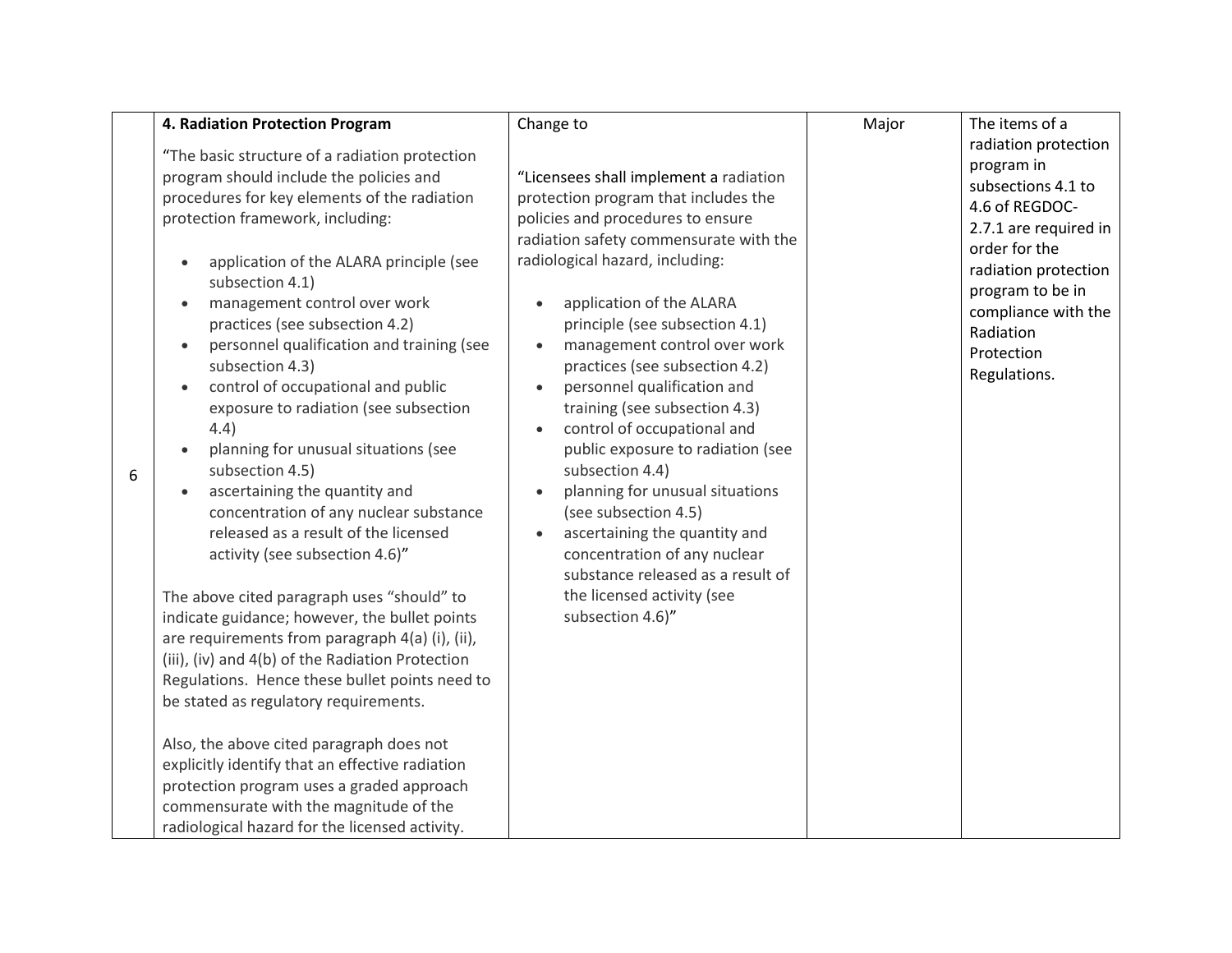| No. | Section/Comment                                                                                                                                                                                                                                                                                                                                                                                                                                                                                                                                                                                                                                                                                                                                                                                                                                                                                                                                                                                                                                                     | <b>Proposed Change</b>                                                                                                                                                                                                                                                                                                                                                                                      | Category (Major/<br><b>Clarification</b> ) | Impact on Industry |
|-----|---------------------------------------------------------------------------------------------------------------------------------------------------------------------------------------------------------------------------------------------------------------------------------------------------------------------------------------------------------------------------------------------------------------------------------------------------------------------------------------------------------------------------------------------------------------------------------------------------------------------------------------------------------------------------------------------------------------------------------------------------------------------------------------------------------------------------------------------------------------------------------------------------------------------------------------------------------------------------------------------------------------------------------------------------------------------|-------------------------------------------------------------------------------------------------------------------------------------------------------------------------------------------------------------------------------------------------------------------------------------------------------------------------------------------------------------------------------------------------------------|--------------------------------------------|--------------------|
|     | 4.1.1 Commitment to ALARA                                                                                                                                                                                                                                                                                                                                                                                                                                                                                                                                                                                                                                                                                                                                                                                                                                                                                                                                                                                                                                           | Change to                                                                                                                                                                                                                                                                                                                                                                                                   | Clarification                              |                    |
| 7   | "Radiation protection is part of the safety<br>culture of a licensee's organization. A licensee's<br>management has a role in fostering a safety<br>culture in which everyone in the organization<br>recognizes the importance of optimizing doses<br>from exposure to radiation. Requirements and<br>guidance for fostering and assessing safety<br>culture are provided in CNSC regulatory<br>document REGDOC-2.1.2, Safety Culture [9]."<br>The above cited paragraph is not written to<br>state a requirement nor guidance on the<br>recommended means to comply with the NSCA<br>and Regulations with respect to safety culture.<br>Paragraphs 3(d) in the Class I Nuclear Facilities<br>Regulations and 3(b)(v) in the Uranium Mining<br>and Mills Regulations state regulatory<br>requirements for the licensees to have<br>measures to promote and support safety<br>culture. However, the Class II Nuclear Facilities<br>Regulations, the Nuclear Substances and<br>Radiation Devices Regulations and the<br>Packaging and Transport of Nuclear Substances | "Licensees shall ensure that everyone in<br>the organization recognizes the<br>importance of optimizing doses from<br>exposure to radiation. Hence, radiation<br>protection is part of a safety culture<br>within a licensee's organization.<br>Requirements and guidance for<br>fostering and assessing safety culture<br>are provided in CNSC regulatory<br>document REGDOC-2.1.2, Safety Culture<br>[9]' |                                            |                    |
|     | Regulations do not explicitly state regulatory<br>requirements for the licensees to have<br>measures to promote and support safety                                                                                                                                                                                                                                                                                                                                                                                                                                                                                                                                                                                                                                                                                                                                                                                                                                                                                                                                  |                                                                                                                                                                                                                                                                                                                                                                                                             |                                            |                    |
|     | culture.                                                                                                                                                                                                                                                                                                                                                                                                                                                                                                                                                                                                                                                                                                                                                                                                                                                                                                                                                                                                                                                            |                                                                                                                                                                                                                                                                                                                                                                                                             |                                            |                    |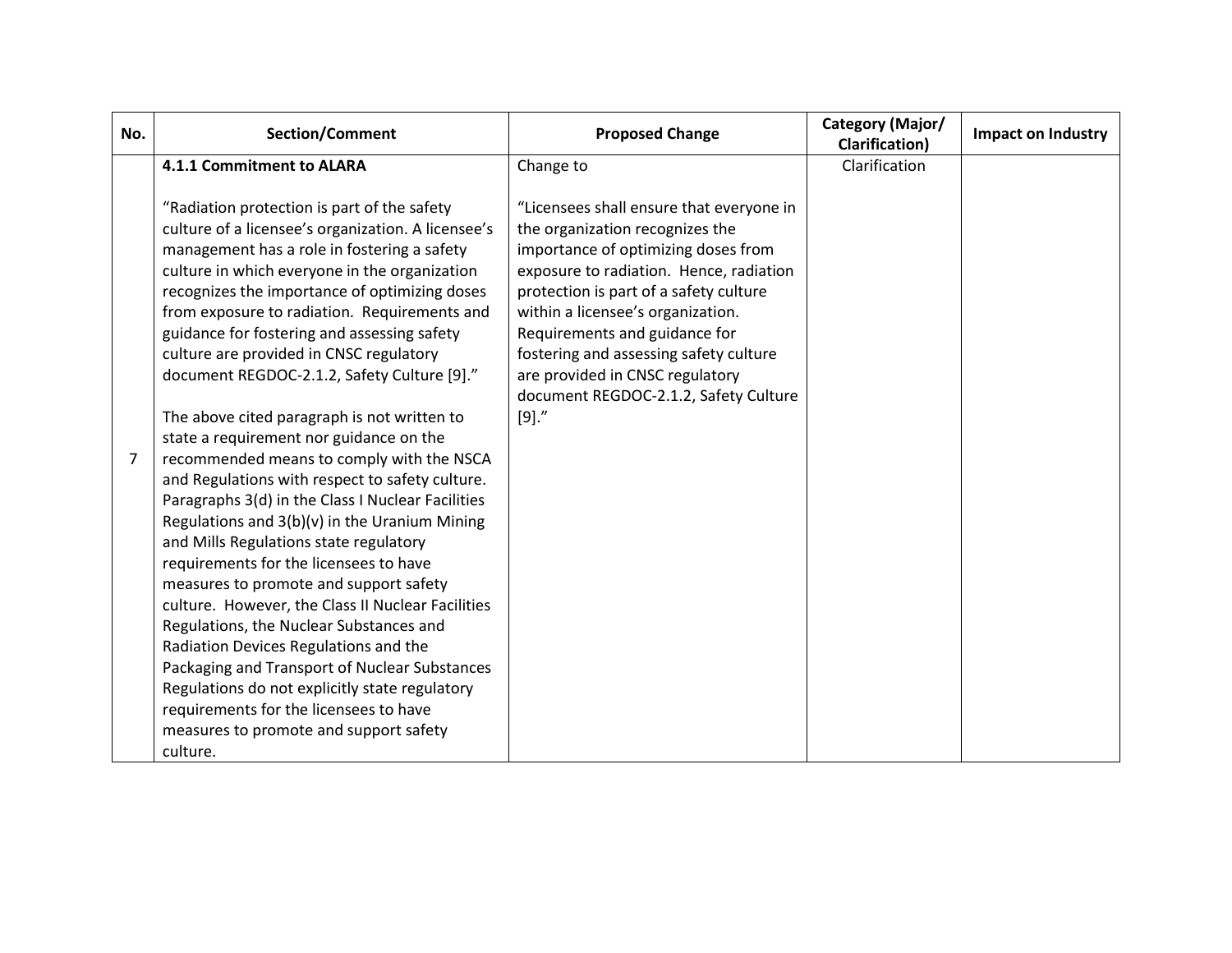| No. | Section/Comment                                                                                 | <b>Proposed Change</b>                                                        | Category (Major/<br><b>Clarification</b> ) | Impact on Industry |
|-----|-------------------------------------------------------------------------------------------------|-------------------------------------------------------------------------------|--------------------------------------------|--------------------|
|     | 4.1.2 Allocation of resources                                                                   | Change to                                                                     | Clarification                              |                    |
|     | "As part of its policy commitment to ALARA,<br>licensees can contribute to the control of doses | "As part of its policy commitment to<br>ALARA, licensees should contribute to |                                            |                    |
|     | to persons by providing appropriate resources,                                                  | the control of doses to persons by                                            |                                            |                    |
| 8   | both financial and human."                                                                      | providing appropriate resources, both<br>financial and human."                |                                            |                    |
|     | Using "can" in the above cited paragraph seems                                                  |                                                                               |                                            |                    |
|     | to be inconsistent with the subsequent                                                          |                                                                               |                                            |                    |
|     | paragraphs that state guidance for provision of                                                 |                                                                               |                                            |                    |
|     | adequate financial and human resources to                                                       |                                                                               |                                            |                    |
|     | implement ALARA initiatives.<br>4.1.3 Process for the application of ALARA                      | Change to                                                                     | Clarification                              |                    |
|     |                                                                                                 |                                                                               |                                            |                    |
|     | "The application of the ALARA principle needs to                                                | "The application of the ALARA principle                                       |                                            |                    |
|     | be considered at all stages - from design of                                                    | shall be considered at all stages - from                                      |                                            |                    |
|     | facilities, processes, structures, systems and                                                  | design of facilities, processes,                                              |                                            |                    |
|     | components, through to operation,                                                               | structures, systems and components,                                           |                                            |                    |
| 9   | decommissioning and waste management."                                                          | through to operation, decommissioning<br>and waste management."               |                                            |                    |
|     | The phrase "needs to be" makes the above cited                                                  |                                                                               |                                            |                    |
|     | statement unclear with regards to whether a                                                     |                                                                               |                                            |                    |
|     | requirement is being stated. Paragraph 4(a) of                                                  |                                                                               |                                            |                    |
|     | the Radiation Protection Regulations states                                                     |                                                                               |                                            |                    |
|     | ALARA as a requirement for the licensee's                                                       |                                                                               |                                            |                    |
|     | radiation protection program, replace "needs to                                                 |                                                                               |                                            |                    |
|     | be" with "shall be".                                                                            |                                                                               |                                            |                    |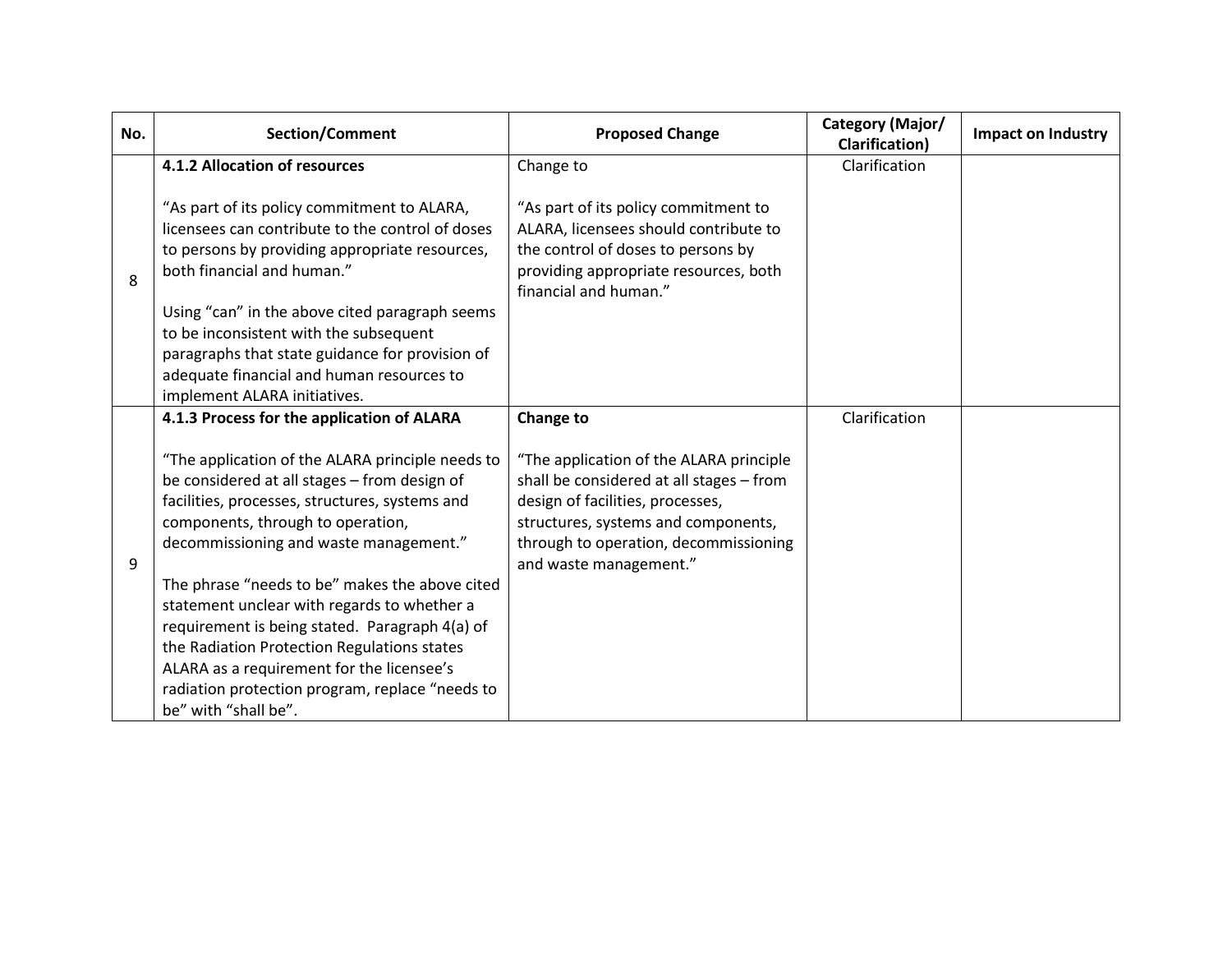| No. | Section/Comment                                                                                                                                                                                                                                                                                                                                                                                                                                                                                                                                                                                                                                                                                                | <b>Proposed Change</b>                                                                                                                                                                                                                                                                                                                                                                                                                                                                                                                              | Category (Major/<br><b>Clarification</b> ) | Impact on Industry |
|-----|----------------------------------------------------------------------------------------------------------------------------------------------------------------------------------------------------------------------------------------------------------------------------------------------------------------------------------------------------------------------------------------------------------------------------------------------------------------------------------------------------------------------------------------------------------------------------------------------------------------------------------------------------------------------------------------------------------------|-----------------------------------------------------------------------------------------------------------------------------------------------------------------------------------------------------------------------------------------------------------------------------------------------------------------------------------------------------------------------------------------------------------------------------------------------------------------------------------------------------------------------------------------------------|--------------------------------------------|--------------------|
| 10  | 4.1.4 Taking into account social and economic<br>factors<br>"The ALARA principle takes into account social<br>and economic factors, and licensees have the<br>overall responsibility of assessing and<br>documenting the justification and rationale for<br>how they will take these factors into account in<br>the application of the ALARA principle in order<br>to substantiate their decisions."<br>The above cited paragraph is neither written as<br>a requirement nor as guidance. The paragraph<br>should be revised to state a requirement.                                                                                                                                                           | Change to<br>"The ALARA principle takes into account<br>social and economic factors, and<br>licensees shall assess and document the<br>justification and rationale for how they<br>will take these factors into account in<br>the application of the ALARA principle in<br>order to substantiate their decisions."                                                                                                                                                                                                                                  | Clarification                              |                    |
| 11  | 4.1.5 Oversight of the application of ALARA<br>"The ALARA principle incorporates the notion<br>that the level of effort that should be applied to<br>optimize doses depends on the magnitude of<br>projected or historical doses. The regular review<br>of dose records and other appropriate<br>indicators, such as the frequency of<br>contamination incidents, form a critical part of<br>the oversight of the application of ALARA. These<br>reviews identify trends that enable licensees to<br>evaluate the effectiveness of dose reduction<br>efforts."<br>The above cited paragraph is neither written as<br>a requirement nor as guidance. The paragraph<br>should be revised to state a requirement. | Change to<br>"The ALARA principle incorporates the<br>notion that the level of effort that<br>should be applied to optimize doses<br>depends on the magnitude of projected<br>or historical doses. Licensees shall<br>demonstrate their oversight of the<br>application of ALARA, for example by<br>regular review of dose records and<br>other appropriate indicators, such as<br>the frequency of contamination<br>incidents. These reviews identify trends<br>that enable licensees to evaluate the<br>effectiveness of dose reduction efforts." | Clarification                              |                    |